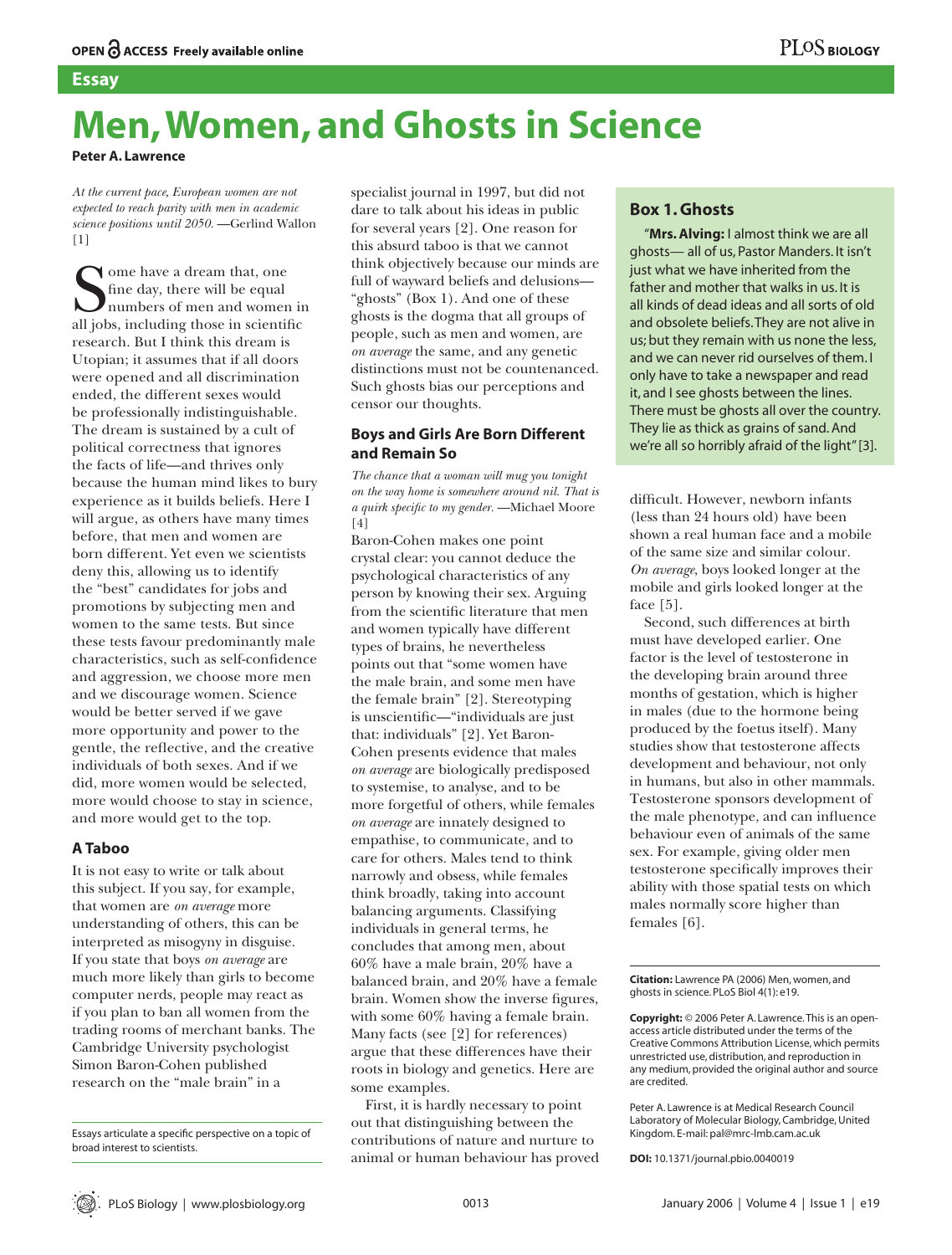Third, autism spectrum conditions are genetically based, and have been described in detail [2,7]. People with these problems communicate poorly; they are unable to put themselves in another's place, and have difficulties with empathising. They may treat others as objects. They often become obsessed and show repetitive behaviour. The less severely affected can become experts on recondite subjects, such as train timetables or ocean temperatures. Most relevant for our arguments is that autism spectrum conditions are largely sex-limited, being between four and nine times more frequent in males. From many studies, including psychology and neuroanatomy, Baron-Cohen argues convincingly that autism spectrum conditions are an extreme form of maleness [2,8].

It will not have escaped the notice of many scientists that some of their colleagues and maybe themselves have more than a hint of these "autistic" features. There is good evidence that this type of single-mindedness is particularly common in males [2]. Indeed, we might acknowledge that a limited amount of autistic behaviour can be useful to researchers and to society—for example, a lifetime's concentration on a family of beetles with more than 100,000 species may seem weird, but we need several such people in the world for each family. And most of these specialists will be men. (The Web pages of the Smithsonian Institute in Washington suggest that their systematists consist of about 30 women and 125 men.) It follows that if we search objectively for an obsessive knowledge, for a mastery of abstruse facts, or for mechanical understanding, we will select many more men than women. And if males *on average* are constitutionally better suited to be this kind of scientist, it seems silly to aim at strict gender parity.

However, in professions that rely on an ability to put oneself in another's place, at which women *on average* are far superior, we should expect and want a majority of women. For example, among current student members of the British Psychological Society, there are 5,806 women to 945 men; and among graduate psychologists, 23,324 women to 8,592 men. Of those who practice as chartered psychologists, the ratio has fallen further (7,369 women to 4,402 men). Yet among Fellows of

the Society, honoured largely for their research, there are 428 men to only 106 women!

#### **Representation of Men and Women in Science**

Among biomedical students in Europe and in the United States, there are similar numbers of males and females, suggesting perhaps that this subject is equally well suited to both sexes. But with higher and higher rank, the proportion of women falls inexorably full professors are only about 10% female [9]. Women drop out steadily, and many of them have demonstrated high ability. There is plenty of evidence for similar trends in different branches of science [9]. For example, at the Laboratory of Molecular Biology in Cambridge, UK, where I work, the gender ratio of graduate students is currently 43 male to 35 female, yet the ratio of group leaders is 56 male to 6 female.

## **Science would be better served if we gave more opportunity and power to the gentle, the reflective, and the creative individuals of both sexes.**

Are there social or practical reasons why we would like to maintain a more equal balance, especially where scientists have power over others? The short answer is yes, and here are three reasons:

First, these top research jobs call for a mix of skills, which a mix of men and women can deliver best. Nowadays, holders of these jobs plan science projects, write grants and articles, and try to network their papers into the top journals. Their students and postdocs, mostly young and inexperienced, usually do all the bench work. These students need more than instructions; they also need mentors who are able to listen to them and teach them understandingly. Indeed, some individuals deserve freedom to work out their own ideas: for example, Einstein did not have his doctorate when he wrote four of six of his great papers. Not many students get such opportunities now—whatever their

potential. Understanding individuals and working out how to make the best of their diverse abilities are, as we have seen, predominantly feminine qualities.

Second, if we had a balanced mix of men and women in charge of our institutes, I believe we would have more contented and productive workplaces. We should not forget that the motivation to work hard and solve problems can come from supportive colleagues, as well as from competitiveness.

Third, it is self-evident that scientific leaders should include a diversity of people from whom younger individuals can pick role models as they choose their careers. The present lack of top female scientists will divert young women from scientific ambition; it makes no sense to discourage a future Frances Crick.

Many have turned their attention to explaining the fall out of women from science; it is traditionally ascribed to a mixture of discrimination and choice [9]. Regarding overt discrimination, in a lifetime in science, I have seen only little, and it has been both for and against women. Surely, gender discrimination cannot explain more than a tiny part of this trend. However, choice is certainly a main factor. Some choices are unavoidable; if there are to be children, women must bear them. However, after about six months or so, there is no reason, in principle, why the main carer of the children should not be the father. Later on, it could just as well be the father who takes time off work to look after a sick child. Yet partly because of the different priorities that *on average* men and women have, a much higher proportion of women put the needs of their children first and climbing the career ladder second.

But there is a different kind of discrimination that particularly damages creative pursuits such as science. There is good psychological evidence that aggression and lack of empathy are *on average* male characteristics, and we may agree with Baron-Cohen that for both sexes, "nastiness…. gets you higher socially, and gets you more control or power" [2,10,11]. Science should not be a military or a business operation, but nowadays it increasingly resembles one—for most, it is a vicious struggle to survive. In this struggle, men climb higher because they are *on average* more